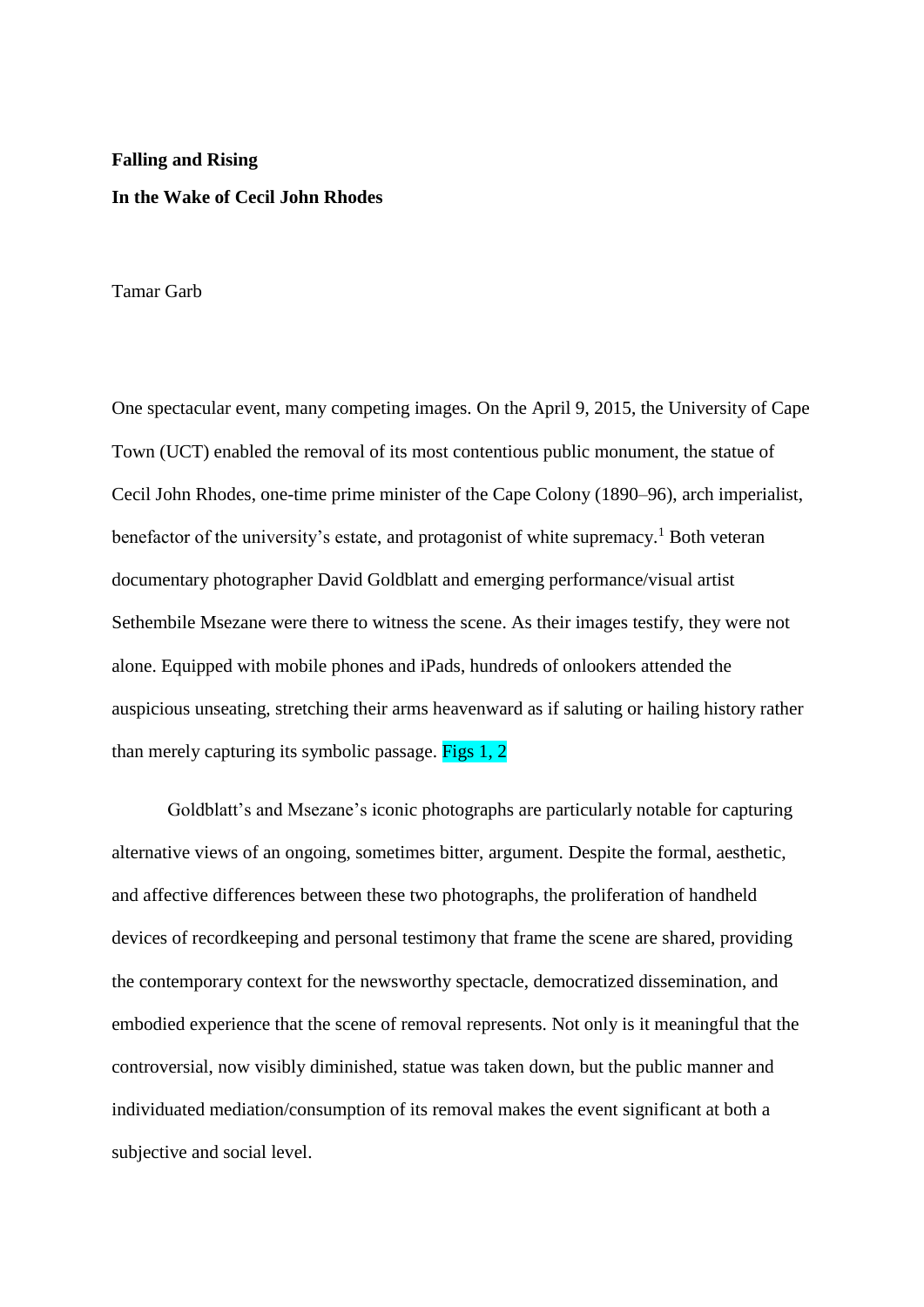Few cultural commentators in South Africa do not have a view on the matter. Opinions range from celebration at the belated unseating (in the name of decolonization, reappropriation of democratic public space, removal of oppressive and intimidating symbolism, embrace of the future, and the cathartic cleaning of slates) to lamentation (for the erasure of history, the repression of painful pasts, the destruction of heritage, the sanitization of memory, and the resurgence of recently removed censorship). <sup>2</sup> Debate has extended far beyond the university campus where the ruckus began. The spectacular and symbolic removal of Rhodes from his pedestal has become emblematic of a moment that is technologically and politically intertwined; this is what both Msezane and Goldblatt reveal in their photographs. But where Goldblatt placed himself behind the camera as occluded witness to the moment of Rhodes's unseating, Msezane inserted her costumed self into the picture as an imposing counterpoint to the dangling fragility of the deposed and diminished patriarch.

For Goldblatt, the act of witnessing and recording the removal on camera was an extension of business as usual. For over sixty years he made it his mission to mobilize a forensic attention to the details of daily life in South Africa, a project that lasted until his much-mourned death in June 2018.<sup>3</sup> His legacy is undisputed. Goldblatt's searching, blackand-white prints, often collected in books, have provided a visual lexicon of life lived under duress. Grouping his images under thematic labels—for example, *On the Mines* (1973), *Some Afrikaners Photographed* (1975), *In Boksburg* (1982), *Lifetimes: Under Apartheid* (1986), *The Transported of KwaNdebele* (1989), and *The Structure of Things Then* (1998)— Goldblatt produced an inventory of experience under apartheid at a granular level, from its physical structures and signs to its forms of sociality and subjectivity.

An early photograph such as *A plotholder and the daughter of a servant*, *Wheatlands, Randfontein. September 1962*, first published in *Some Afrikaners Photographed*, is exemplary. (Fig. 3) It depicts a simple scene of an elderly man in his sparse interior,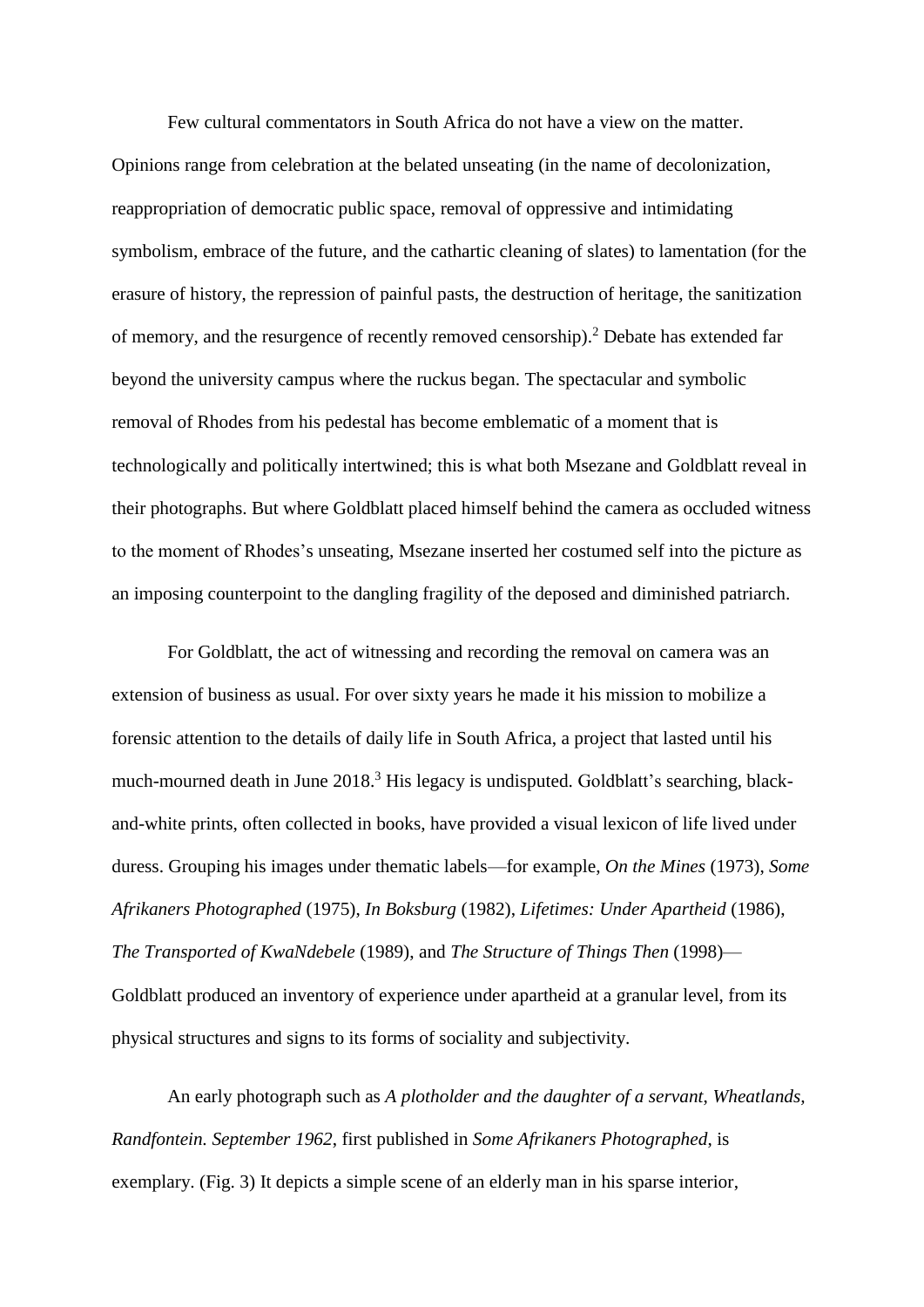accompanied by a shabby but neatly dressed child. In the context of apartheid in South Africa, their situation is puzzling and potentially fraught. For one thing, the skin tones of the man are pale in contrast to the dark-skinned girl at his side. He, the label tells us, is an owner of land; she is associated with servitude. He is in his own home, reinforced by what we assume is an ancestor in the framed portrait on the wall behind, while she is an outsider, or "guest." Yet, the two appear united in an intimate proximity that belies the legislated separation that their alleged difference required: he is "white," she is "black," as decreed by reigning racialized statutes. Far from appearing fixed, though, these identities seem pictorially unstable. For one thing, the man's paleness seems contingent and insecure. He is easily subsumed in shadows, his sun-burnt skin and weathered appearance tarnished by time and experience. The child's illuminated face and demeanor are far from subservient or cowed. She stands assertively, arm akimbo, eyes brazenly confronting the camera. At her side are artificial lilies; above her head is a poised pair of plastic lemons, associating her with ornament and care. The "Afrikaner" and the "native" are thrown together here in space and time, their legislated separation undercut by their cohabitation in the domestic domain.

This is the kind of subtle unraveling of dogma and orthodox thinking that documentary photography, at its best, allows. For Goldblatt, reality is rich with contradiction. While his life's work has been to mobilize the camera in conscience, often against a clearly defined enemy, he has never resorted to simple slogans or propaganda, however noble or just the cause. His mission has been to portray the effects of political and institutional power on the everyday: the structures, signs, and minutiae of place imbricated by the lives that are shaped and formed in their midst. An abiding subtheme of his has long been the memorialization of the past and the careless, often wilful neglect or abuse of public monuments or shrines. For Goldblatt, history is written on the land—not only in built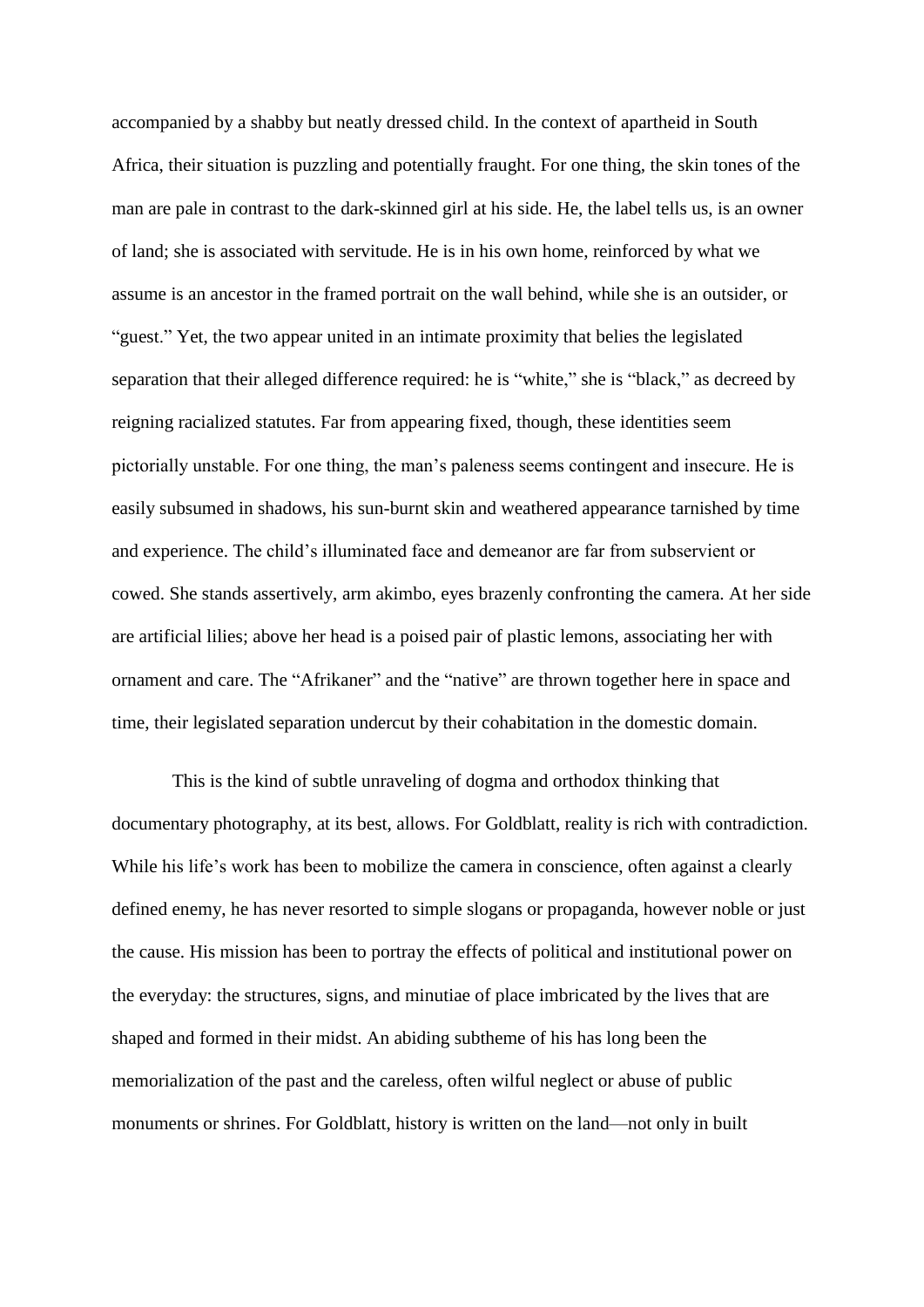structures, texts, and signage, but also in residual and incidental markings that leave a trace that is precious and profound.<sup>4</sup>

Destruction of monuments is a kind of desecration for Goldblatt. In a photograph such as *Memorial to Those Killed in the "Langa Massacre," 21 March 1985* (1990), in which a vandalized tombstone, honoring apartheid victims, situated in an impoverished cemetery of mostly unidentified white crosses and mounds, lies like a shattered dream in the foreground, there is no doubt where our sympathies are meant to lie. Fig 4 The object of violent assault the personalized inscription on the tomb—is broken, the tribute to the struggle against apartheid and its heroes partly obscured. Goldblatt tells us in his extended caption that "Black Vigilantes Funded by Military Intelligence" are responsible for the damage. The apartheid regime could not countenance the heroization of their critics. In keeping with the iconophobia and censorious policing of imagery at the time, the regime destroyed and forbade counterinsurgent symbolism. Goldblatt was there to record its demise and to salvage the pieces from oblivion.<sup>5</sup>

After the hopeful years following the first democratic elections of 1994, when Goldblatt regularly turned to color printing to capture the promise of a new political order and epoch, he returned to the monochrome palette of his past as if to declare that the sober necessity for realist reportage had come back. Focusing in recent years on crime, xenophobia, housing failure, and social decay, alongside close attention to the built environment, Goldblatt continued to chronicle the lives and livings of the disenfranchised and poor, as well as the physical structures that define and delimit their experience. Among his most recent work is a return to themes of memorialization and historical monuments, not least because they are subject to a new kind of censorious and radical revaluing.<sup>6</sup> No longer safe on their pedestals, the patriarchs of the past have become vulnerable to a passionate and revolutionary politics.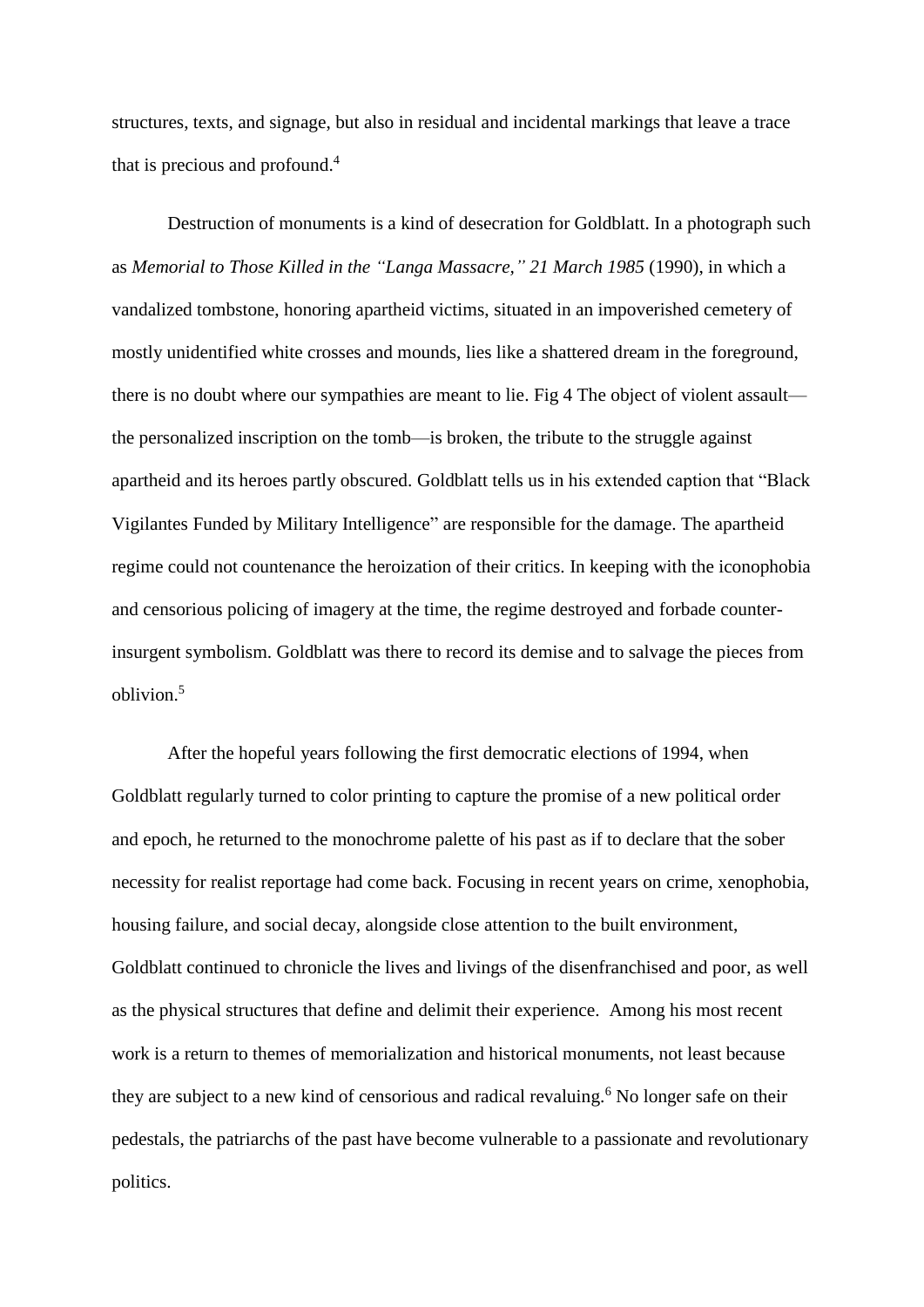On the morning of March 9, 2015, a UCT student, Chumani Maxwele, threw a container of human excrement at the statue of Cecil John Rhodes.<sup>7</sup> The choice of feces as the material of protest was not only meant to cause a stink; it was also intended to register the scandalous crisis in sanitation suffered by the dwellers in informal settlements on the Cape Flats, situated beyond the rich suburbs that skirt the southern edge of the campus. Shanty dwellers and occupants of the rolling slums that flank Cape Town's tourist sites and natural beauty spots are forced to use inadequate plastic portaloos that service hundreds of families at once. For Masixole Feni, winner of the Ernest Cole Photography Award in 2017, the disjunction between Cape Town's legendary natural beauty and undignified sanitation for the poor is central. In his project *A Drain on Our Dignity* (2017), one image places the ramshackle shanties and precarious toilet cubicles against the spectacular backdrop of Table Mountain, from whose flanks Rhodes once looked out. $8$  In a city with one of the largest gaps between wealth and poverty in the world, the cheek-by-jowl coexistence of abjection and affluence is dramatized in the crisis over water and waste. A stone's throw from the gardens and saunas of the rich are squalid and polluted slums with primitive plumbing and limited ablution facilities. When Maxwele transported the excrement from the Flats to the campus, therefore, it was a symbolic gesture designed to disrupt and shame, scandalize and shock, as well as besmirch the bronze statue (and reputation) of Cecil John Rhodes himself

It took only thirty-one days from Feni's protest to the sanctioned removal of the statue, which in the meantime had been alternately splashed with red paint, draped, wrapped, taped, and cloaked but never toppled or actually destroyed. On the day of removal, a huge crane was brought in to hoist the statue onto the back of a truck and transport it to ignominious safety in storage. Campaigners were triumphant. In the play *The Fall,* scripted soon after the event by graduates of UCT drama school, the moment is dramatically narrated: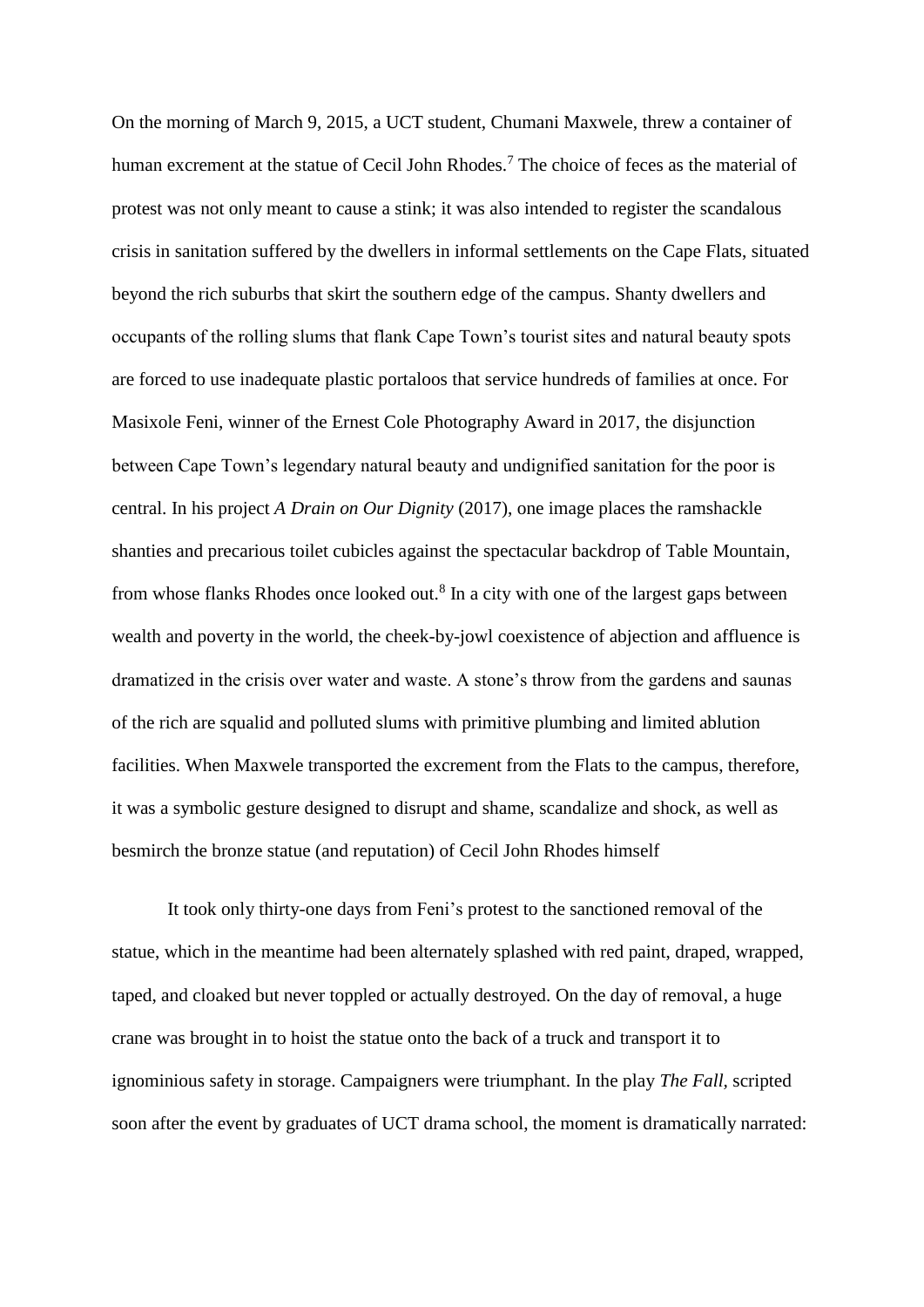CAHYA: The atmosphere among my fellow comrades is euphoric. We have brought this change, we have forced management to listen to our needs and for the first time we feel the power, and Rhodes was powerless. . . .

BOITSHOKO: At last, the crane lifted the statue, and there was a gasp from the crowd, everything slowed down. Rhodes was suspended in the air and he swung a few inches above the plinth. . . like he wasn't sure if he should get off, or not. It looked like his ghost was fighting back, trying to make him topple over and crush our black bodies one more time. But he was gone . . . he was finally gone. . . . I felt as if our land had just heaved a giant sigh of relief, a space to breathe at last.<sup>9</sup>

Goldblatt's signatory image captures the spectacle. A trussed-up Rhodes hangs like a miniature mascot against the predatory machinery of the crane. The statue hovers over its empty plinth, ready to be removed to the waiting truck. Not quite a public execution but certainly a mass unseating, the scene is witnessed by a crowd unified in comportment and gesture: heads strained, arms raised, thumbs poised, cell phones ready. The citizen is shown as consumer in the face of this radical rewriting of history. For Goldblatt, desire is in the detail of costume, pose, place, gesture, and context. He captures this on film. What cannot be told in the image is provided in the characteristically full caption he crafts: "The dethroning of Cecil John Rhodes, after the throwing of human faeces on the statue and the agreement of the University to the demands of students for its removal. The University of Cape Town, 9 April 2015*.*" It is the events that have led to the removal as much as the act itself that Goldblatt is keen to register. There is nothing emotive or prejudicial about the text.<sup>10</sup> The facts and words are carefully chosen: "dethroning," "human faeces," "agreement," "demands," "students," "removal." One cannot help but hear a regretful tone at the sequence of events invoked here.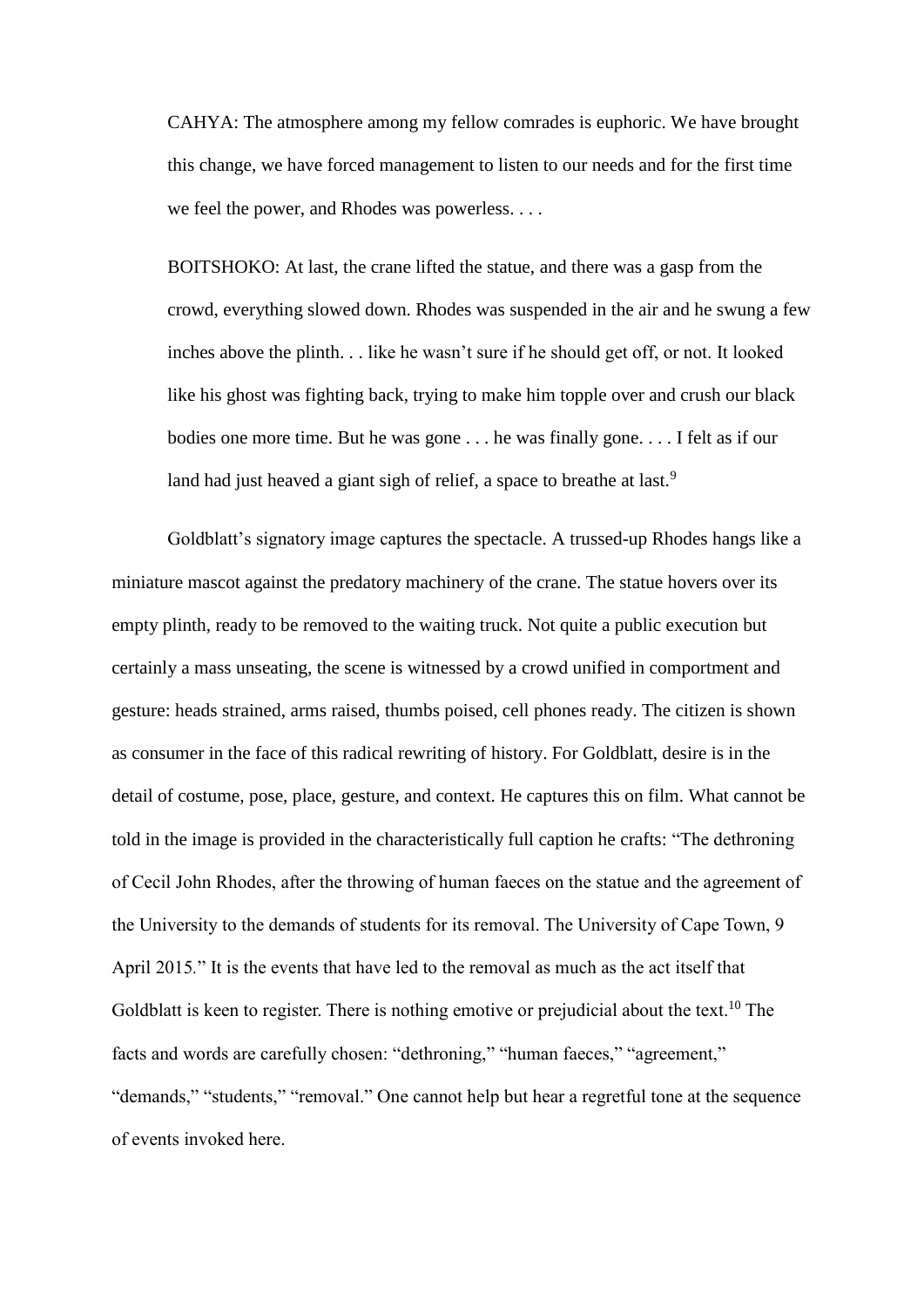Perhaps this reading is retrospective. The Rhodes image is only the first in a series that Goldblatt produced that tracked the destruction of artworks and the removal of property in the name of "fallism" and a politics of liberation.<sup>11</sup> In mid-February 2016, UCT students seized artworks from public display and burnt them, indiscriminately, in a bonfire. Among the ruined paintings was the work of Keresemose Richard Baholo, the first black Master of Fine Art graduate from UCT, as well as a portrait of revered antiapartheid activist Molly Blackburn.<sup>12</sup> In response to the pyres, UCT began covering and removing artworks deemed "provocative," "problematic," or "offensive" to black students. What was at stake, the university declared, was both the protection of the works and the feelings of vulnerable students. By late April 2016, seventy-five artworks had either been covered up or concealed.

For Goldblatt, these acts were lamentable. Already in April 2015 he had publicly declared his antipathy to repression or censorship of history and its residual material effects.<sup>13</sup> Favoring dialogue and debate over erasure and exclusion, he committed himself to documenting the damage and obstruction that, for him, was reminiscent of the censorship of apartheid-era authoritarianism and the control of freedom of speech. In photographs showing *The Remains of Twenty Paintings and Two Photographs Burnt by Students* (2016) and *Two Hooks Where Photographs of Black Sash Leader, Molly Blackburn, Hung before They Were Burnt* (2016), Goldblatt revisits the sites and remnants of destruction. All that is left are charred remains or empty walls: hooks where paintings once hung, burnt wood that once encased canvas now arranged like relics on a shroud. The feeling of loss is overwhelming. What was gone, asserted Goldblatt, was not only the material evidence of history but its capacity to generate thought and debate. What we have left is a ruin—or a cover up. When the authorities decided to drape Willie Bester's sculpture of Sarah Baartman (a Khoi woman once removed from the Cape to serve the perverse fascination and venal curiosity of Europeans) in a black cloth, they effectively papered over the past in an attempt to diminish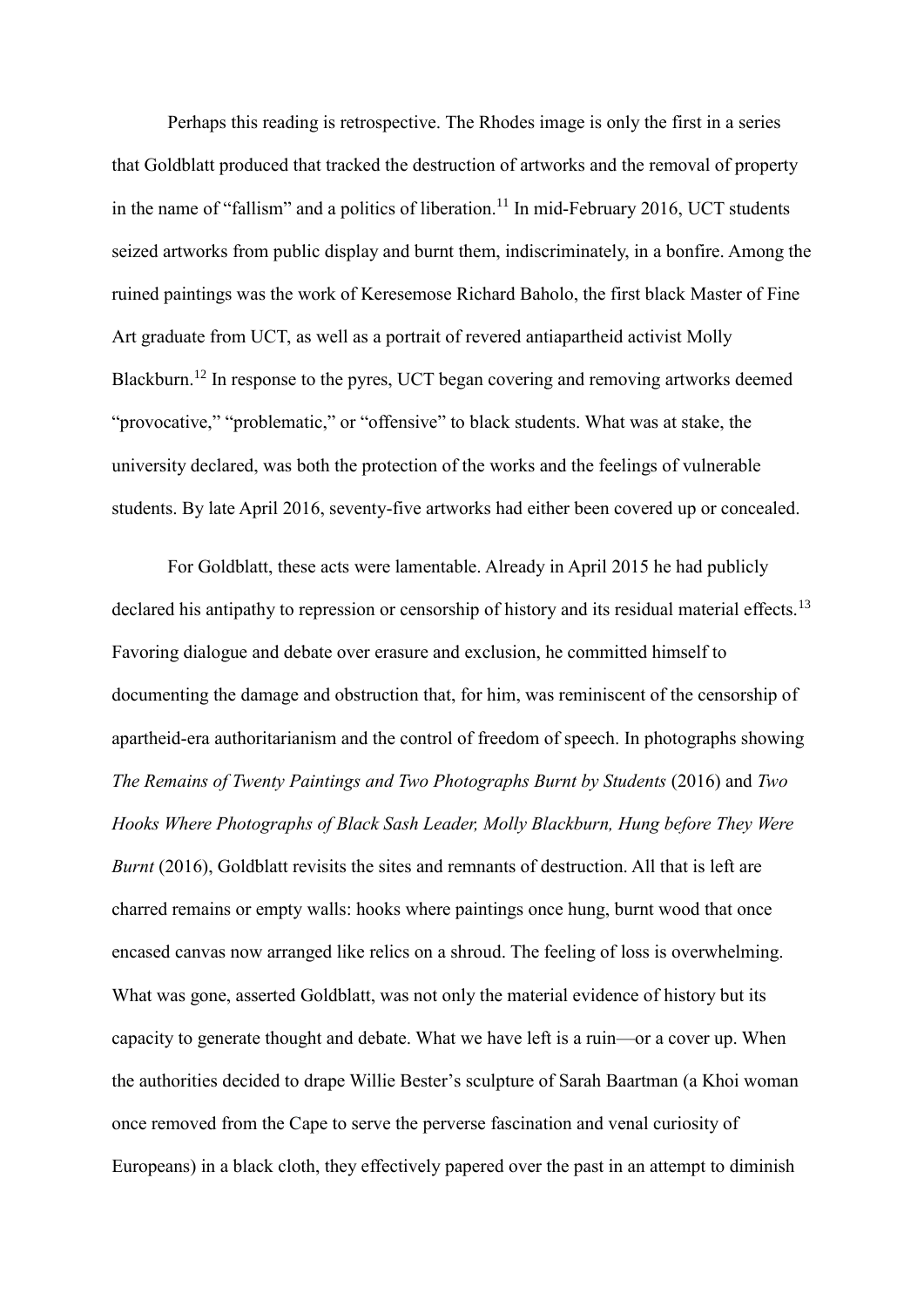offence. Goldblatt's photographed, draped figure reads like a monster or ghost who presides over an empty library evacuated of discussion or debate. For him, the emptiness, the silence, and the refusal to stare ugliness in the face engenders a melancholic and miserable environment, one in which it is impossible to deal with the past in the light of the erosion of evidence.<sup>14</sup> Figs 5,6,7

What of the euphoria and emancipatory glee of the fallists? Drunk on the promise of rebirth and redress, ecstatic at no longer having to confront the oppressive effigies of the past day by day, they now have to deal with the gap that their iconoclastic unseating has left. If, as Achille Mbembe has asked, "everything 'must fall,' then what exactly must stand in its place?"<sup>15</sup>

Sethembile Msezane proffers one answer to the challenge. Her work *Chapangu*—*The Day Rhodes Fell* (2015) counters the "fall" with a "rise." Dwarfing the suspended statue stands a female figure, posed by the artist herself, whose outstretched and extended left arm seems to fuse with the machine that has plucked the offending party from his plinth. It is as if her body has the power to raise the stone sculpture from its stand so that it dangles precariously in her grasp. The artist's veiled face and plaits surmount the torso, which is clad only in a simple black leotard. Monumental in spread and scope, Msezane's upper limbs not only span the space, but are also fringed and feathered like the spreading wings of a giant eagle about to take flight. The figure suggests a hybrid: part bird, part woman, part real, part imagined, part modern, part mythic. Juxtaposed with the weathered bronze of a diminished past, the rising flesh and feathers of the future seem about to soar and ascend. <sup>16</sup>

Msezane's strategically staged performance and costume are carefully chosen and choreographed. By the time she seized the moment of Rhodes's removal she had repeatedly placed her disguised self on a pedestal, first, as a joke, in the privacy of her own dining room,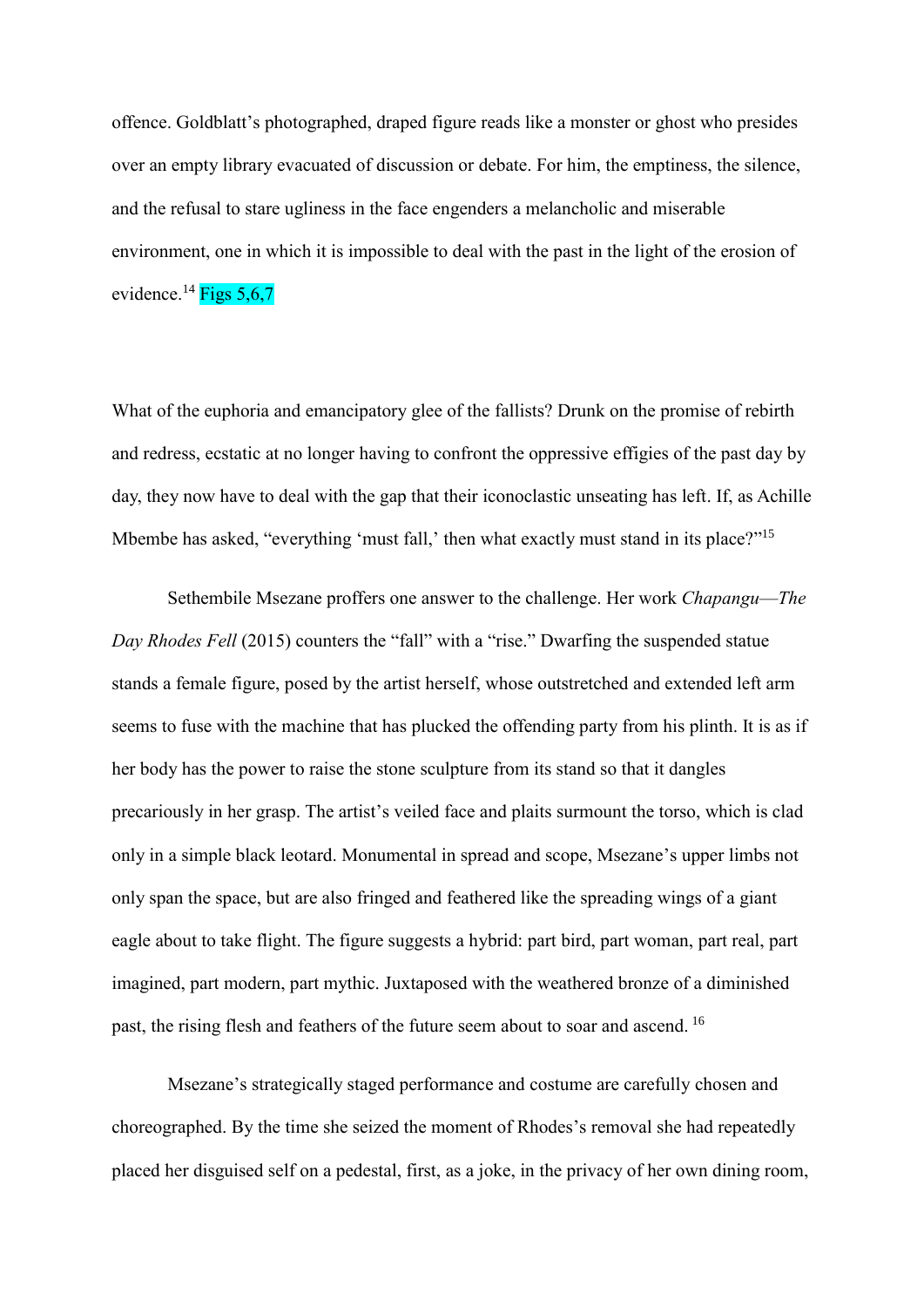then gradually as a way of claiming public space and undermining dominant historical/heritage narratives.<sup>17</sup> Exemplary is her 2013 performance of 'Zuluness*'*, part of the *Public Holiday* photographic series, in which her costumed body is juxtaposed with the equestrian statue of Louis Botha, first prime minister of the Union of South Africa, whose metallic form is raised on a stone base engraved with his list of "attributes": "FARMER WARRIOR STATESMAN."<sup>18</sup> (Fig. 8) Situated in front of the Houses of Parliament in Cape Town, the statue of Botha symbolizes, for Msezane, the entrenchment of patriarchal values, the ubiquity of colonialist heroes and narratives, and the invisibility of women (black women, in particular) from commemorative structures and stories.<sup>19</sup> To diminish the stature of the statesman, Msezane posed on her own platform and orchestrated the angle of the shot so that she becomes monumentalized and grand, while he is reduced and sidelined like a toy soldier frozen in time. The effect is to situate both figures in an unorthodox relation to the historyladen landscape that surrounds them—the unmistakeable mound of Lion's Head and the flanks of Signal Hill on which the first European settlers encamped rising behind, the white gates of the formerly whites-only parliament visible—but there is no doubt as to who is prominent and who is receding at this transitional moment in history. Adorned in Zulu beadwork and skin slippers, the imposing figure of a black woman dominates the scene, presides over the square, and dwarfs her erstwhile colonizer. She stands, planted like a living sculpture, to offset the dead weight of the past.

The performance in Parliament Square was followed by many others. On Youth Day, established to commemorate the student protests of June 1976, Msezane donned a school uniform for her pose.<sup>20</sup> On Freedom Day, she performed in Greenmarket Square in Cape Town on the site of the old slave market. <sup>21</sup> On Women's Day, she stood bare-breasted in Langa Freedom Square to draw attention to violence against women.<sup>22</sup> In each instance the costume is particular to the performance. But one signifier, the beaded veil, recurs. This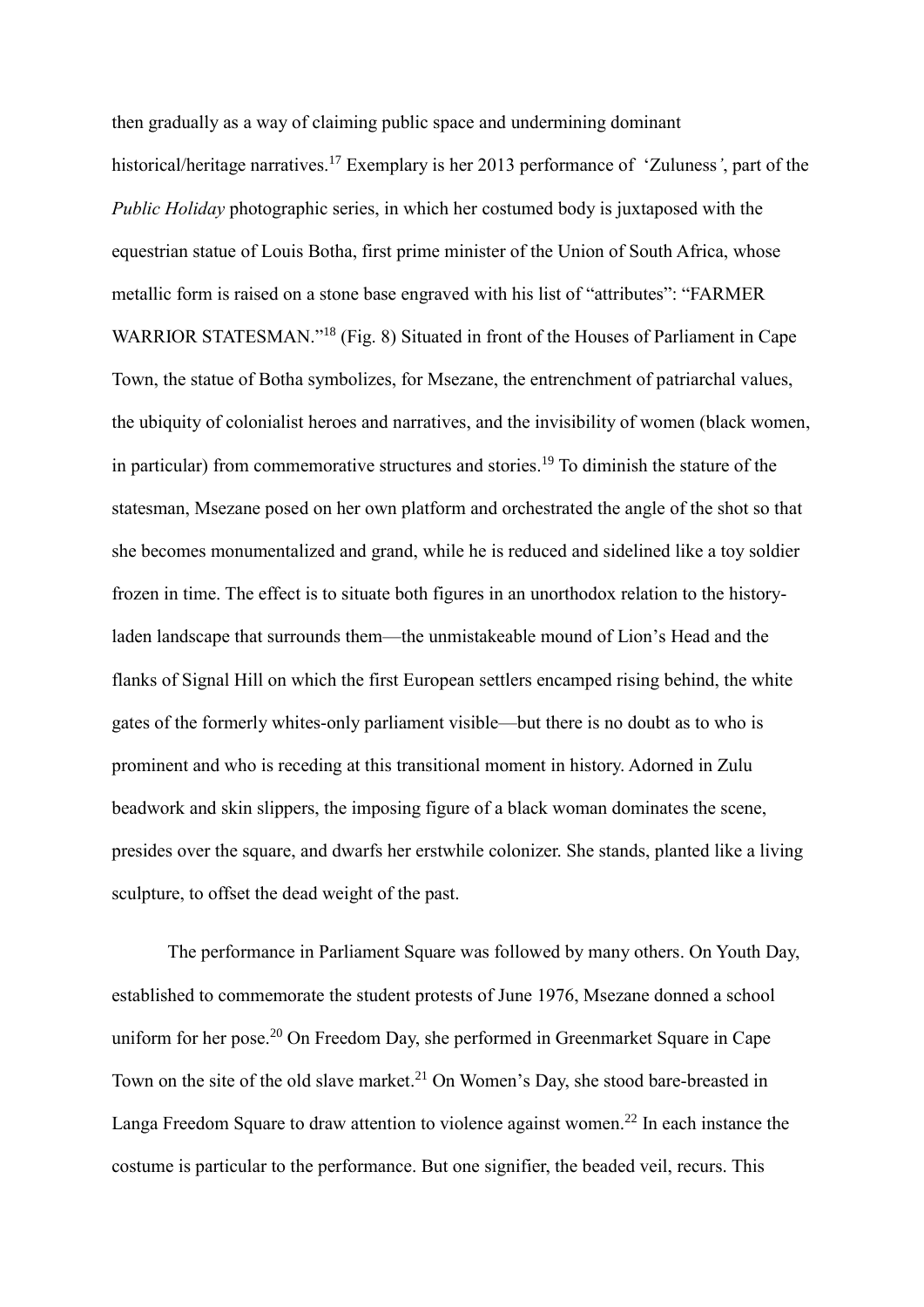intimate item, bought specially for the performances, suggests the hiding of the face at Zulu coming of age ceremonies or at weddings, where respect demands female anonymity and self-occlusion. It serves as an identifiable inscription of a uniquely African femininity at the same time as it screens the wearer from recognition. For Msezane, it is important that her performances are generic and symbolic rather than individualized or personal. Veiled and costumed, she stands, not as herself but as a protagonist of black womanhood, placed subversively in public space in order to question the ongoing erasure and silencing of her sisters.

When Msezane took up the pose of a monumental bird at UCT on April 9, 2015, all this and more was in place. The choice of the bird costume was not arbitrary. This is no generic phoenix on the rise. In fact, it invokes a particular bird, a chapungu (referenced in the photograph's title), which is the Shona word for African eagle, the national emblem of Zimbabwe and the subject of a group of famous soapstone sculptures that were removed during colonial times from the ancient city of Great Zimbabwe. All but one have since been returned. Acquired by Cecil John Rhodes, the remaining sculpture still resides at his erstwhile Cape Town residence, Groote Schuur, where it also provides the leitmotif for decorative carvings and designs.<sup>23</sup> Msezane's figuration as Chapungu speaks then to a number of histories: it references colonial kleptomania and the stripping of resources (spiritual and material) from the land, it invokes African belief systems and treasures that predate imperial capture, and it posits the presence and power of African women as keepers of culture and conduits for hope and transformation.

The day Rhodes fell was epic for both Msezane and Goldblatt. They, like hundreds of others, were there to memorialize the moment. Both inadvertently and consciously, they recorded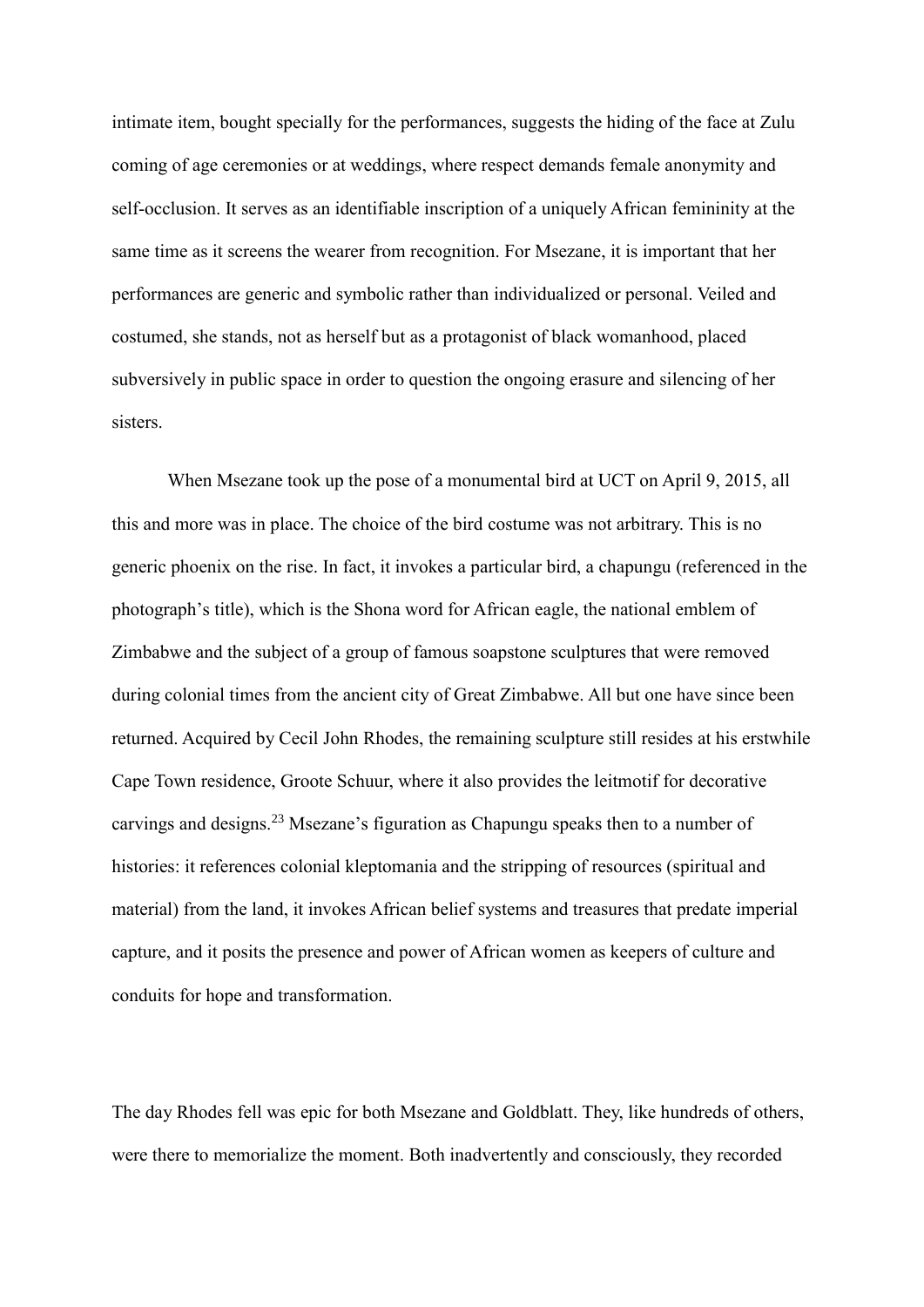what it meant for the sculpture to be publicly removed. Their works reveal more than they had perhaps intended.

For Goldblatt, veteran witness and longtime teller of truths, the space vacated is empty. The shrunken figure is denuded of any power it might once have possessed, and the plinth looks dilapidated and forlorn, reduced to a barren emptiness that is yet to be filled or renewed. Around it are masses of the eager arms and appendages of the young, the "born digitals" for whom image making is quick and cheap and colorful. They lean forward, anticipating the event and its fallout. On closer inspection, however, it is clear that the crowd, though apparently representative of a new generation of citizens-cum-consumers, is overwhelmingly male: a cohort of T-shirted, jeans-clad young guys whose bodies and gizmos stretch up to seize the space. We imagine Goldblatt precariously propped on an overcrowded spot, the consummate documentarian, positioned in order to encompass the crane, the crowd, and the setting. He, the uncompromising realist, provides us with the definitive picture of the event.<sup>24</sup> We are forever in his debt.

Goldblatt captures the context in which the young Msezane performs, but she does something different with the occasion. For her to insert her costumed self into this mainly masculine environment, standing alone in the heat for many hours before, during, and after the removal of the statue, must have taken some endurance and guts. She offers a salutary female corrective to the gendered usurping of history.<sup>25</sup> Embodying difference, she offsets both the figure of Rhodes and the clamoring crowd, insisting on the visibility of the feminine in the aesthetic and political arena. Not merely allegorical, Msezane's taut skin and tense musculature testify to the corporeal cost of her act. She is no stone Liberty or winged Venus. Her body must endure and survive the ordeal. Personal performance rather than disinterested documentation is her medium, photography its partial and mediated trace. But what comes out of *Chapangu: The Day Rhodes Fell* also exceeds expectation. Msezane could not have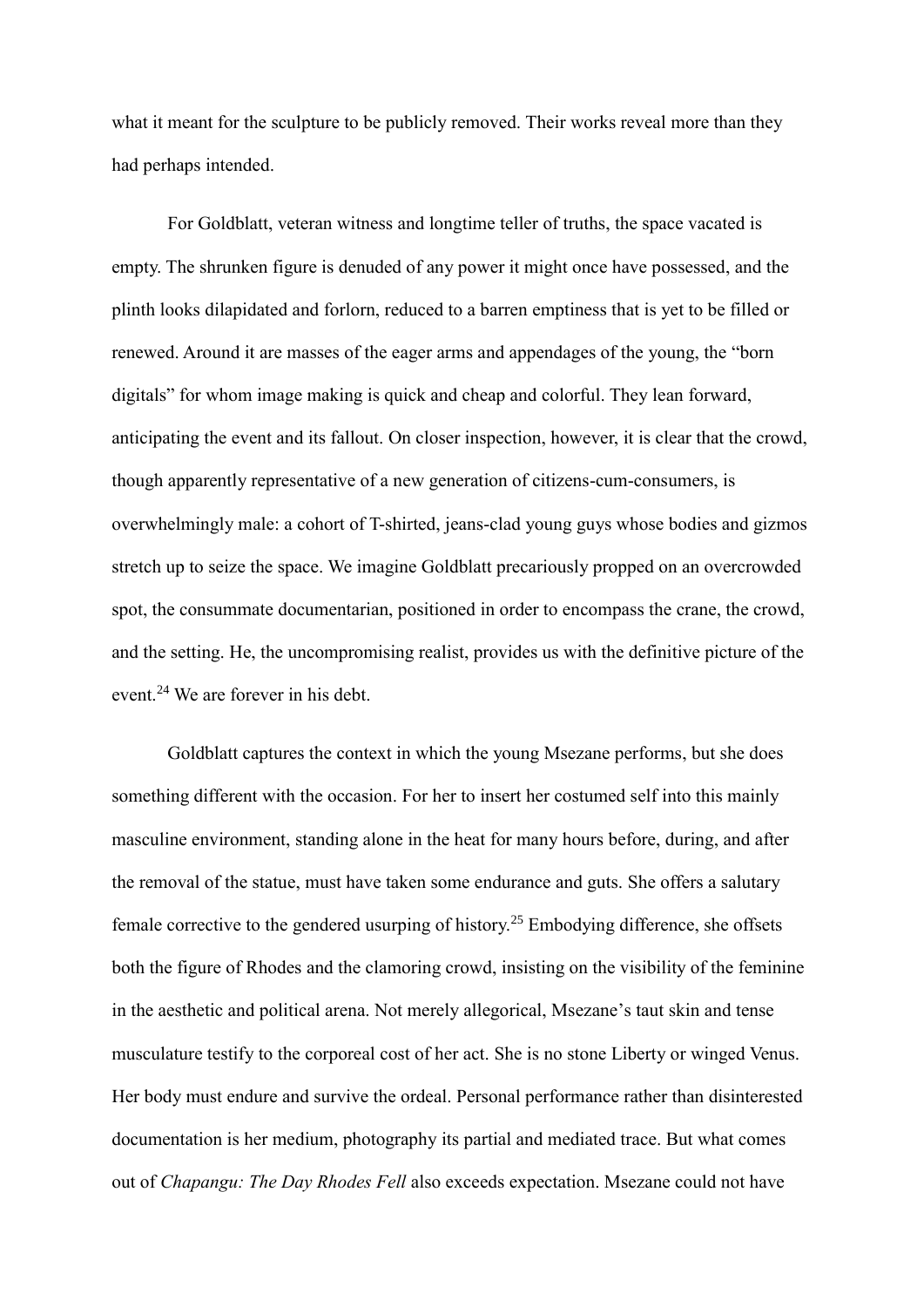known, as she waived her winged arms in the air that she would become the prosthetic limb through which her chained "captor' was lifted. It was only after the event when she sifted through the photographic record that this inadvertent product of her patient performance became clear. Figured as a conduit of transformation in the now iconic image, her costumed body offers a figuration of hope. Neither would she have been able to predict that the intertwined, multihued arms, dark and pale, brown and beige, raised and recording around her, spoke not only to the dreams of a new techno-savvy generation eager to record and relay, but to the fragile vision of a non-racialized dawn that the moment of removal anticipates. Captured in the touching of flesh and the dance of the raised, multitoned arms we see a riposte to the racialized essentialisms that once subtended the statue's erection and still threatens to overshadow its fall.<sup>26</sup>

*Tamar Garb is Durning Lawrence Professor in the History of Art at University College London and a scholar/curator of modern and contemporary art.*

## *Notes*

This article was originally written for the Mexican journal *Fabrica* to coincide with the exhibition of South African art in Oaxaca, Mexico, in October 2018. Since submitting it to them, David Goldblatt has died, and I have made a few revisions to take account of this fact. I am grateful to Sethembile Msezane for her generosity and openness in our discussions. Thanks, also, to my friend Paul Weinberg for introducing me to the work of Masixelo Feni and for hours of robust debate. I recorded an extensive interview with David Goldblatt on the Rhodes Must Fall debacle and the related crisis at UCT on August 12, 2017. He was his customary passionate and principled self on this occasion, and subsequently in January of this year, when we held our last conversation. For me, Goldblatt has been an indispensable guide to South African photography over the last twelve years. I owe him more than I can say and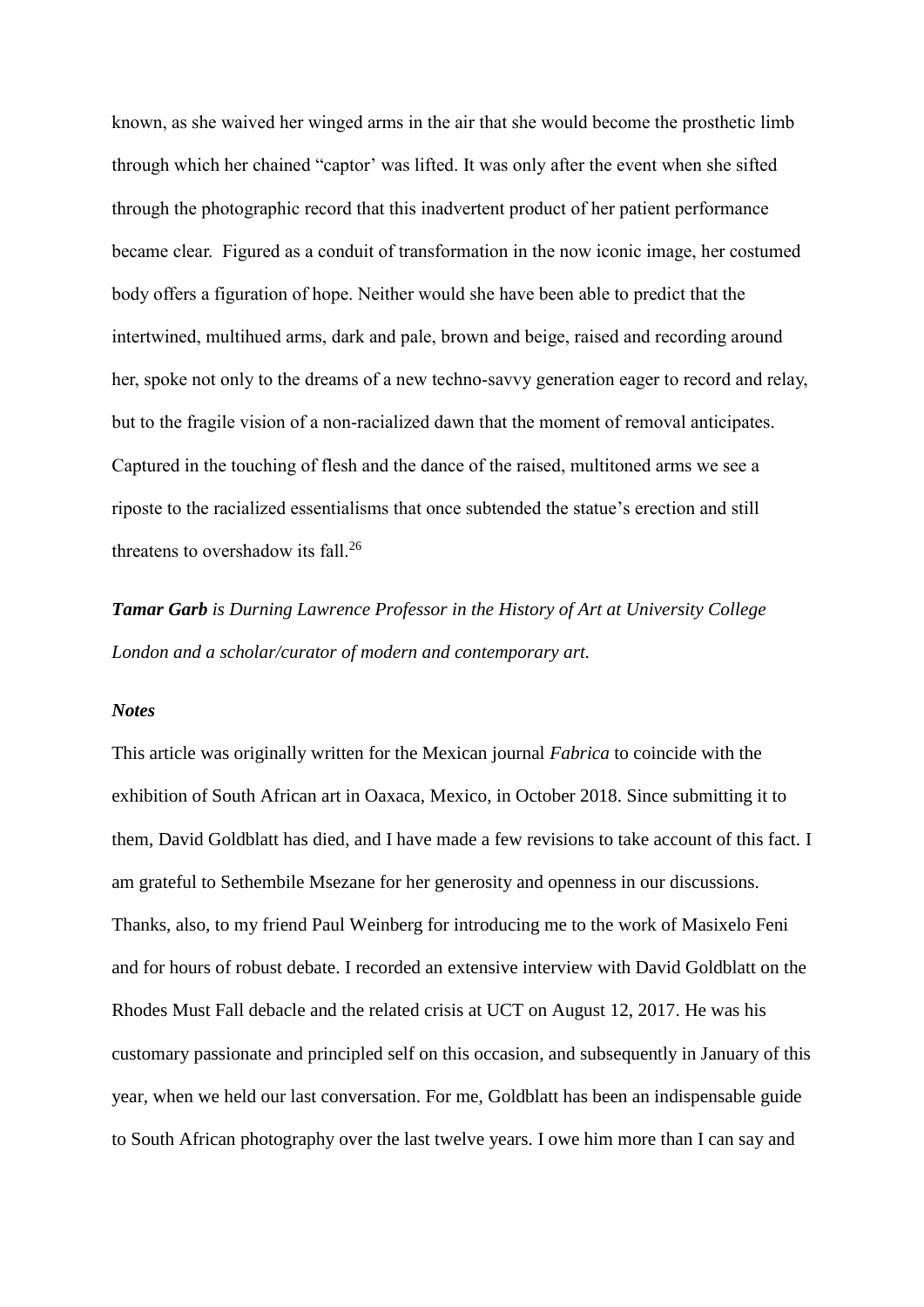offer this piece in respectful tribute, knowing that he would not always have agreed with its arguments. I had hoped that we would one day be able to discuss them.

<sup>1</sup> For a discussion of Rhodes's controversial legacy, see Paul Maylam, *The Cult of Rhodes: Remembering an Imperialist in Africa* (Claremont, South Africa: David Philip, 2005).

1

<sup>2</sup> See, for example, "A Time of Recknoning: Contemporary South African Art: Okwui Enwezor in Conversation with Sue Williamson," and Rory Bester, "In and Out of Art History in South Africa," in *Being There: South Africa, A Contemporary Art Scene* (exhibition catalogue) (Paris, France: Fondation Louis Vuitton*,* 2017) 28–29, 39–44; *Rhodes Must Fall Movement: In Conversation with Prof. Achille Mbembe*, filmed by Wandile Kasibe (2015), https://www.youtube.com/watch?v=g-lU4BCsL8w. For a cogent argument on how the statue might have been repurposed and made the focus of critical engagement, see Brenda Schmahmann, "The Fall of Rhodes: The Removal of a Sculpture from the University of Cape Town," *Public Art Dialogue* 6, no. 1 (2016): 90–115, doi:10.1080/21502552.2016.1149391. Further, as suggested by Ashraf Jamal in his Ted Talk, "Africa Will Give the World a Human Face," [https://www.youtube.com/watch?v=lQIkDIPTOwM;](https://www.youtube.com/watch?v=lQIkDIPTOwM) Robin Scher, "I Will Not Compromise about My Work: David Goldblatt on Artistic Freedom, Censorship, and Moving His Archive Out of South Africa," *Art News* (2017), www.artnews.com/2017/06/23/i-willnot-compromise-about-my-work-david-goldblatt-on-artistic-freedom-censorship-andmoving-his-archive-out-of-south-africa/. See also Njabulo Ndebele for an interesting narration of the statue as pivotal to UCT's spatiality. Written in 2013, before the height of the controversy, Ndebele sees Rhodes 'as a factor of history rather than an active determinant of the future . . . unable to threaten any desired future. His removal from his vantage position will not eliminate the fact of his gift of his lands, however much that ownership may itself be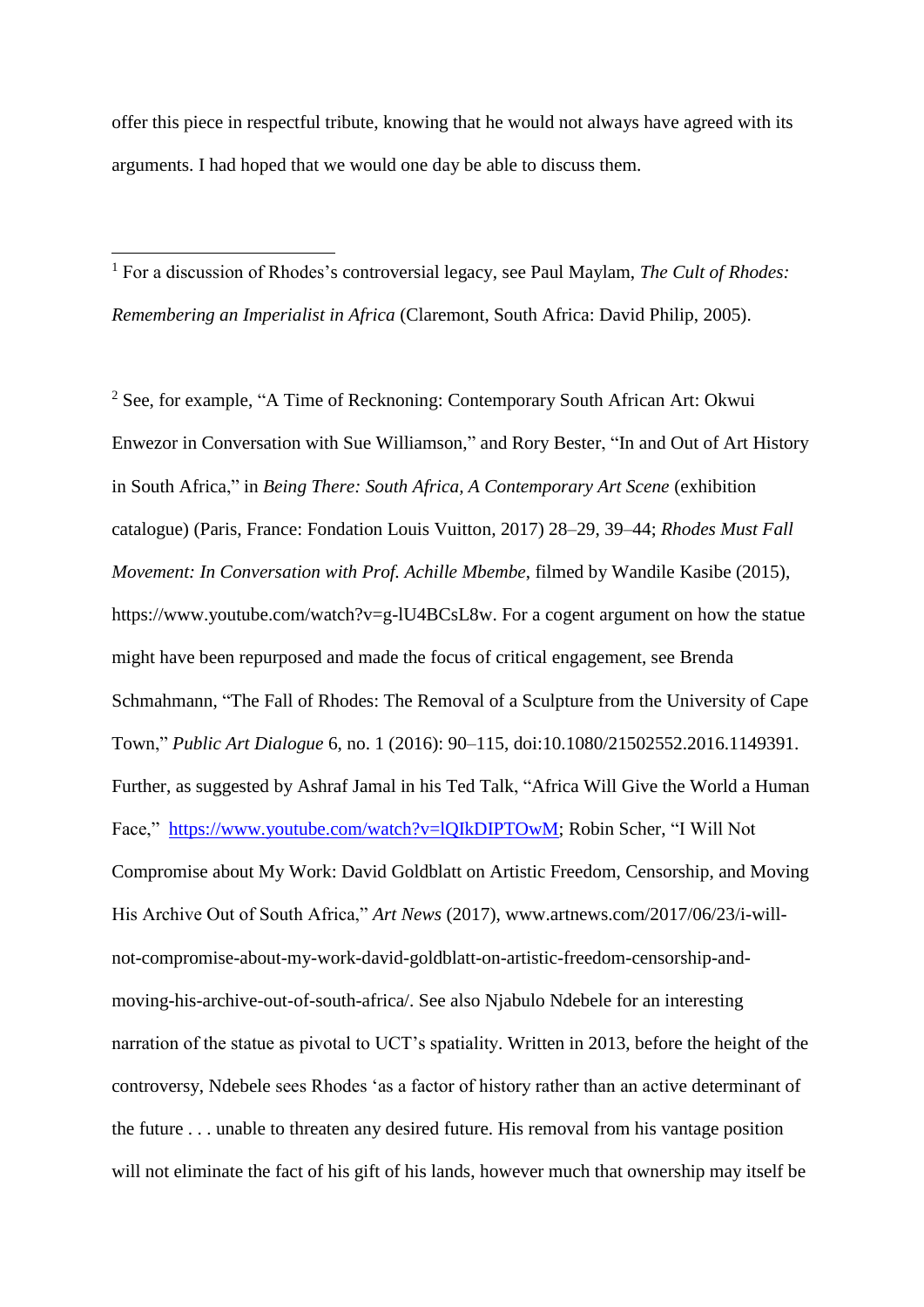questioned." Ndebele, "Introduction," in *Viewpoints: The University of Cape Town and its Treasures*, ed. Paul Weinberg (Cape Town: UCT Press, 2013), 12.

**.** 

<sup>3</sup> Tributes to Goldblatt have been extensive and international. In South Africa, his passing was marked by the Xhosa greeting emblazoned on the newsstands of Cape Town: "Hamba Kahle David Goldblatt," bidding him to "go well" in local African style. Such a send-off is rare for those once classified "white" under apartheid's deterministic race laws. Among the obituaries and eulogies were those of his friend and fellow photographer, Paul Weinberg, "David Goldblatt: Mensch, Mentor, and Master," *City Press*, July 1, 2018, citypress.news24.com/News/david-goldblatt-mensch-mentor-and-master-20180701. See also, Paul O'Hagan, "'Colour Was Too Sweet for Apartheid': The Austere Genius of David Goldblatt." *The Guardian*, June 26, 2018,

www.theguardian.com/artanddesign/2018/jun/26/david-goldblatt-south-african-photographerapartheid.

<sup>4</sup> See Tamar Garb, "A Land of Signs," in *Home Lands – Land Marks: Contemporary Art from South Africa* (exhibition catalogue) (London: Haunch of Venison, 2008) 8–27, for a discussion of Goldblatt's work in these terms. See also, Okwui Enwezor, "The Indeterminate Structure of Things Now", in *Home Lands – Land Marks*, 28–39.

<sup>5</sup> The photograph was included in Goldblatt, *South Africa: The Structure of Things Then* (Cape Town: Oxford University Press, 1998).

6 These are collected in Goldblatt, *Structures of Dominion and Democracy* (Göttingen, Germany: Steidl Books, 2018), an update of *South Africa: The Structure of Things Then*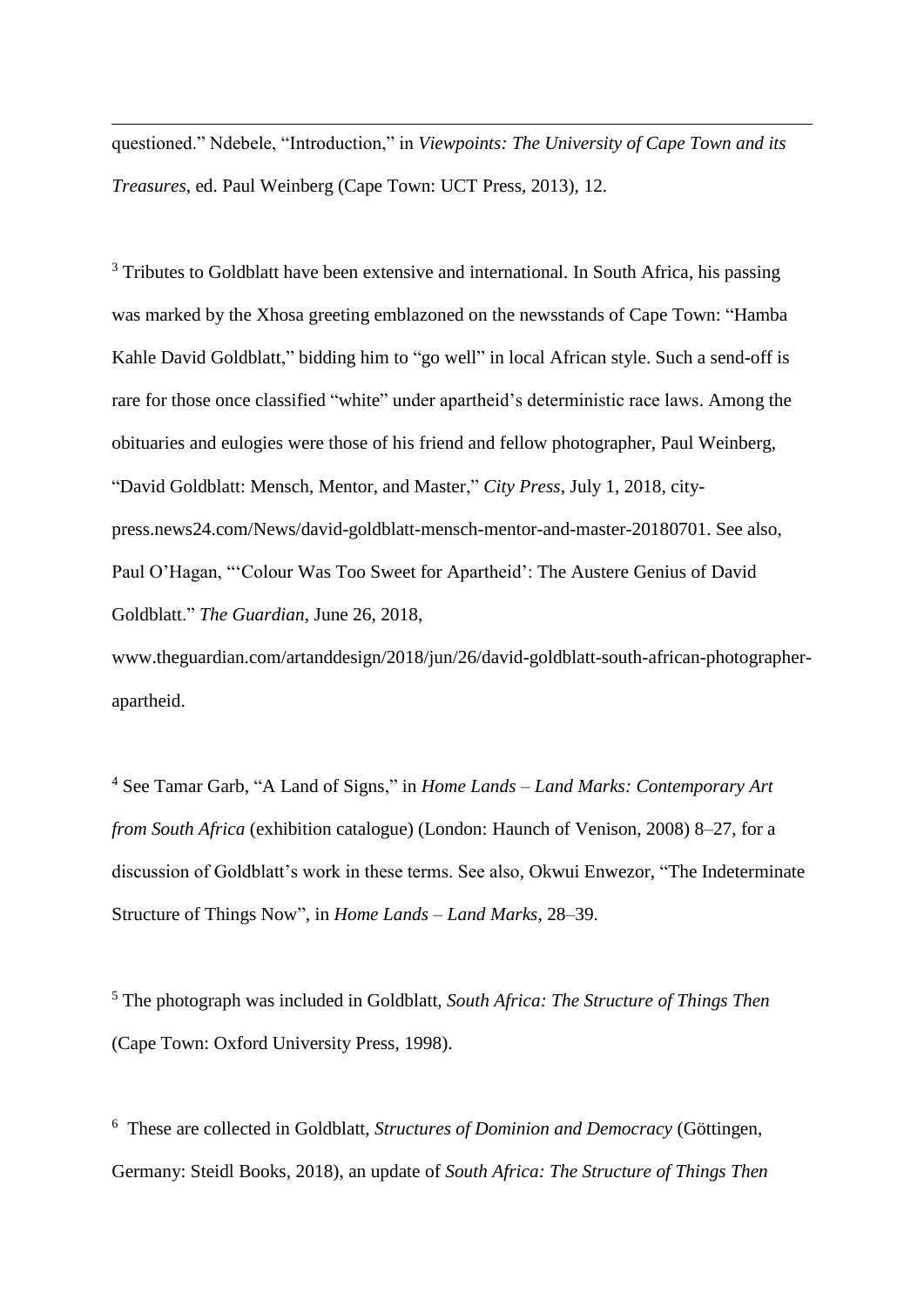containing photographs taken between 1983 and 1993. See Jeremy Kuper, "The Structures That David Goldblatt Values," *Art and Design*, April 24, 2015, mg.co.za/article/2015-04-23 david-goldblatt-structures.

<sup>7</sup> See Rory Bester, "In and Out of Art History," *Art Africa* 9 (2017): 062–064

**.** 

<sup>8</sup> See the photograph *Township sanitation: A row of the Mshengu communal toilets is visible as you enter Khayelitsha* in Masixole Feni, *A Drain on Our Dignity* (Johannesburg: Jacana Media, 2017).

<sup>9</sup> Baxter Theatre Centre, *The Fall* (London: Oberon Books, 2017), 32–33.

 $10$  Goldblatt discusses the care he takes with captions in his interview with Tamar Garb in Garb, *Figures and Fictions: Contemporary South African Photography* (Göttingen, Steidl, 2011), 268–69.

<sup>11</sup> **'Fallism' is the term that has come to describe the student protest movements that began with the 'Rhodes Must Fall' protests of 2015 and developed offshoots such as 'Fees Must Fall' targeting the high cost of university education in South Africa.** Although focussed on particular issues, it has come to stand for the more generic decolonizing project and a catch-all for student discontent with current ANC policy in relation to education, service delivery and inequality. For an articulation of fallism, see A. Kayum Ahmed, "Fallism as Public Pedagogy," africasacountry.com/2017/07/fallism-aspublic-pedagogy (accessed March 26, 2018).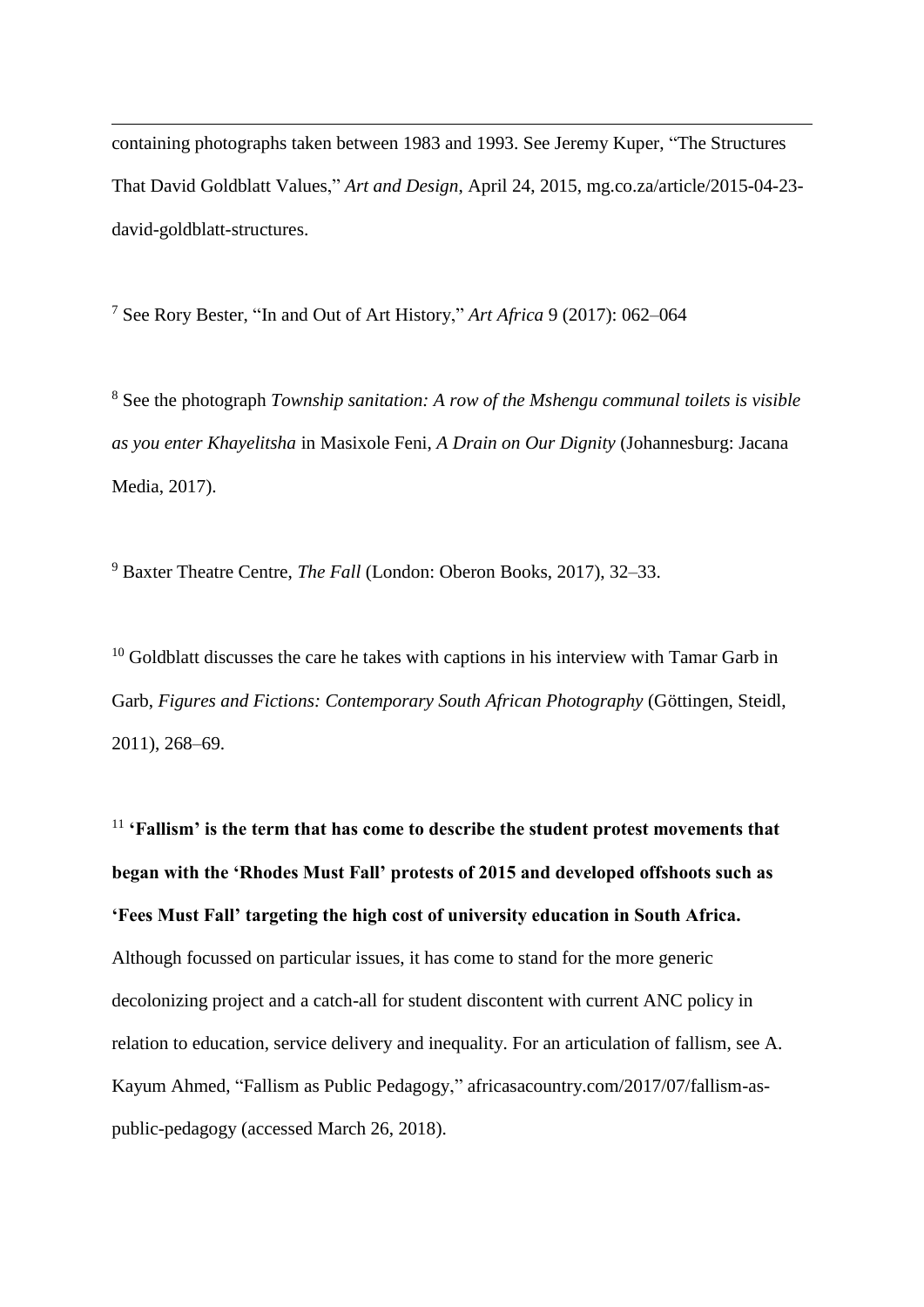<sup>12</sup> See Alex Dodd and Hans Pienaar, "The Removal of Art at UCT: Interview with Alex Dodd," *Litnet* 18 (2016), www.litnet.co.za/the-removal-of-art-at-uct-interview-with-alexdodd.

**.** 

<sup>13</sup> For a summary of Goldblatt's views, see Scher, "I Will Not Compromise." Goldblatt generously talked to me about his view on the removals in an interview conducted in Cape Town, August 12, 2017.

<sup>14</sup> For an account of this tradition of South African photography, see Darren Newbury, *Defiant Images: Photography and Apartheid South Africa* (Pretoria, South Africa: Unisa Press, 2009).

<sup>15</sup> Achille Mbembe, "Difference and Repetition. Reflections on South Africa Today," in *Being There,* 19.

<sup>16</sup> Msezane's performance is in keeping with the sentiments expressed by the character Qhawekazi in *The Fall*: "I remember looking at the place where the statue had been, and I noticed a tiny hole filled with ash and burnt paper. I remember thinking, 'We have to fill that space with *us*'. . . . Now the real work of decolonizing starts. . . . I remember someone yelling, 'We must replace it with a statue of Tata Nelson Mandela,' and I thought, 'No . . . we have enough of those, we have enough statues of men. We have enough men,'" 34.

<sup>17</sup> I am grateful to Sethembile Msezane for sharing information with me about her work and life in an extended conversation that took place in Cape Town, August 22, 2017. For a contextualization of her work, see her Ted talk at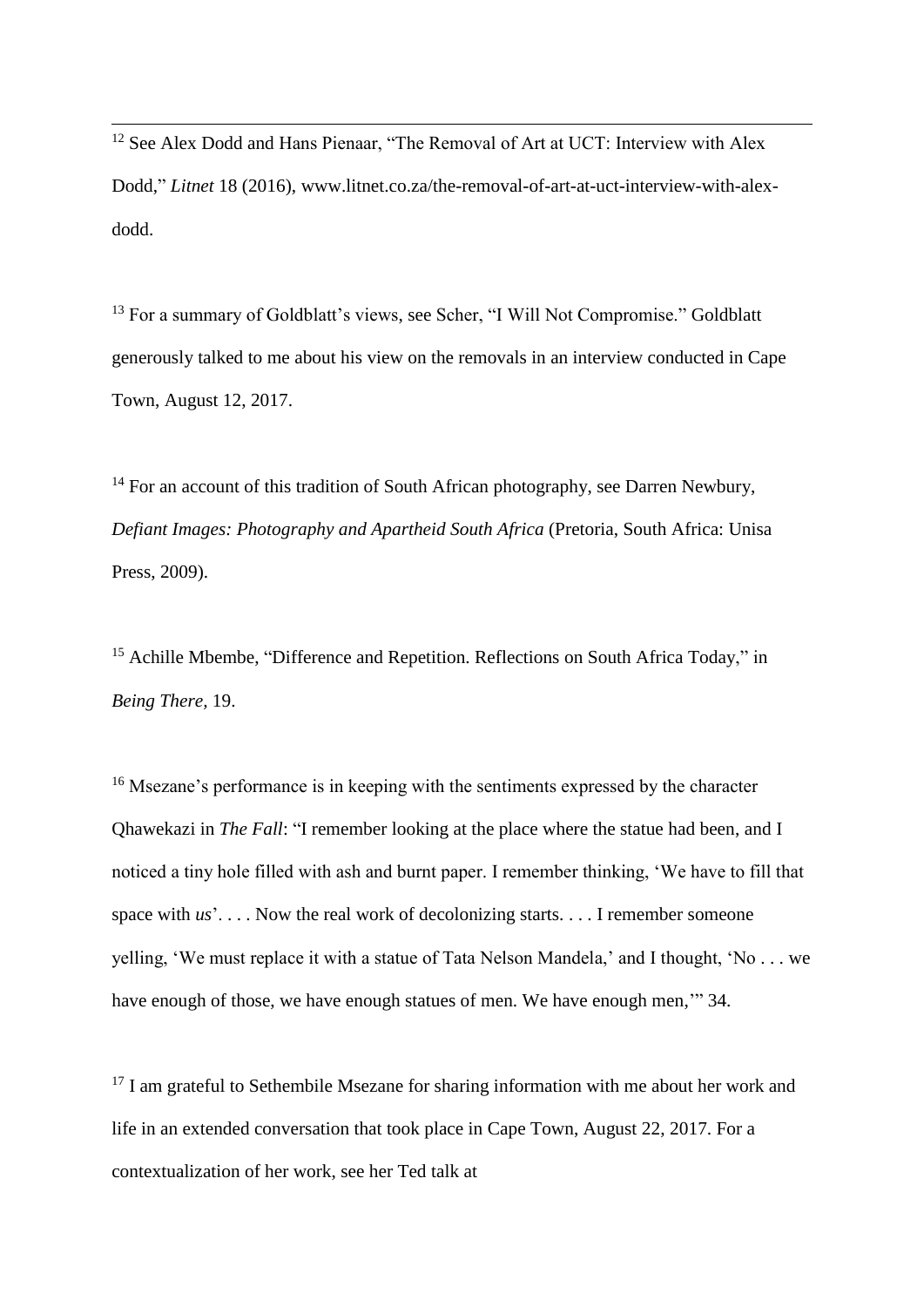www.ted.com/talks/sethembile\_msezane\_living\_sculptures\_that\_stand\_for\_history\_s\_truths/

up-next.

**.** 

<sup>18</sup> Botha served as prime minister from 1910, when Union was declared until his death in

1919.

<sup>19</sup> Msezane explains it as follows: 'Cape Town is teeming with masculine architecture, monuments and statues, such as Louis Botha. …This overt presence of white colonial and Afrikaner nationalist men not only echoes a social, gender and racial divide, but it also continues to affect the way that women - - and the way, particularly, black women -- see themselves in relation to dominant male figures in public spaces. For this reason, among others, I don't believe that we need statues. The preservation of history and the act of remembering can be achieved in more memorable and effective ways.' See her Ted talk at

www.ted.com/talks/sethembile\_msezane\_living\_sculptures\_that\_stand\_for\_history\_s\_truths/

up-next.

<sup>20</sup> *Youth Day* commemorates the actions of students in the Anti-Apartheid struggle. It occurs on the 16<sup>th</sup> June

every year to coincide with the Soweto Uprising when thousands of school pupils took to the streets to protest

the imposition of Afrikaans (alongside English) as a compulsory medium of education in South Africa's schools.

See [https://www.sahistory.org.za/topic/june-16-soweto-youth-uprising.](https://www.sahistory.org.za/topic/june-16-soweto-youth-uprising)

<sup>21</sup> Freedom Day is celebrated annually on 27 April to mark the anniversary of South Africa's first non-racial

democratic elections of 1994. See https://www.sahistory.org.za/topic/freedom-day-27-april

 $22$ 

Women's Day marks one of the largest demonstrations staged South Africa's history, On 9th August 1956, 20 000 women marched to [Pretoria's Union Buildings](https://www.sahistory.org.za/places/union-buildings) to present a petition against the enforced carrying of passes by black women. The first National Women's Day was celebrated in 1995. See [https://www.sahistory.org.za/dated](https://www.sahistory.org.za/dated-event/south-africa-celebrates-first-national-womens-day)[event/south-africa-celebrates-first-national-womens-day](https://www.sahistory.org.za/dated-event/south-africa-celebrates-first-national-womens-day)

 $^{23}$  I am grateful to Rayda Becker for showing me around the house, uncovering the remaining Chapangu, and pointing out the ubiquity of the bird design in its decorative details.